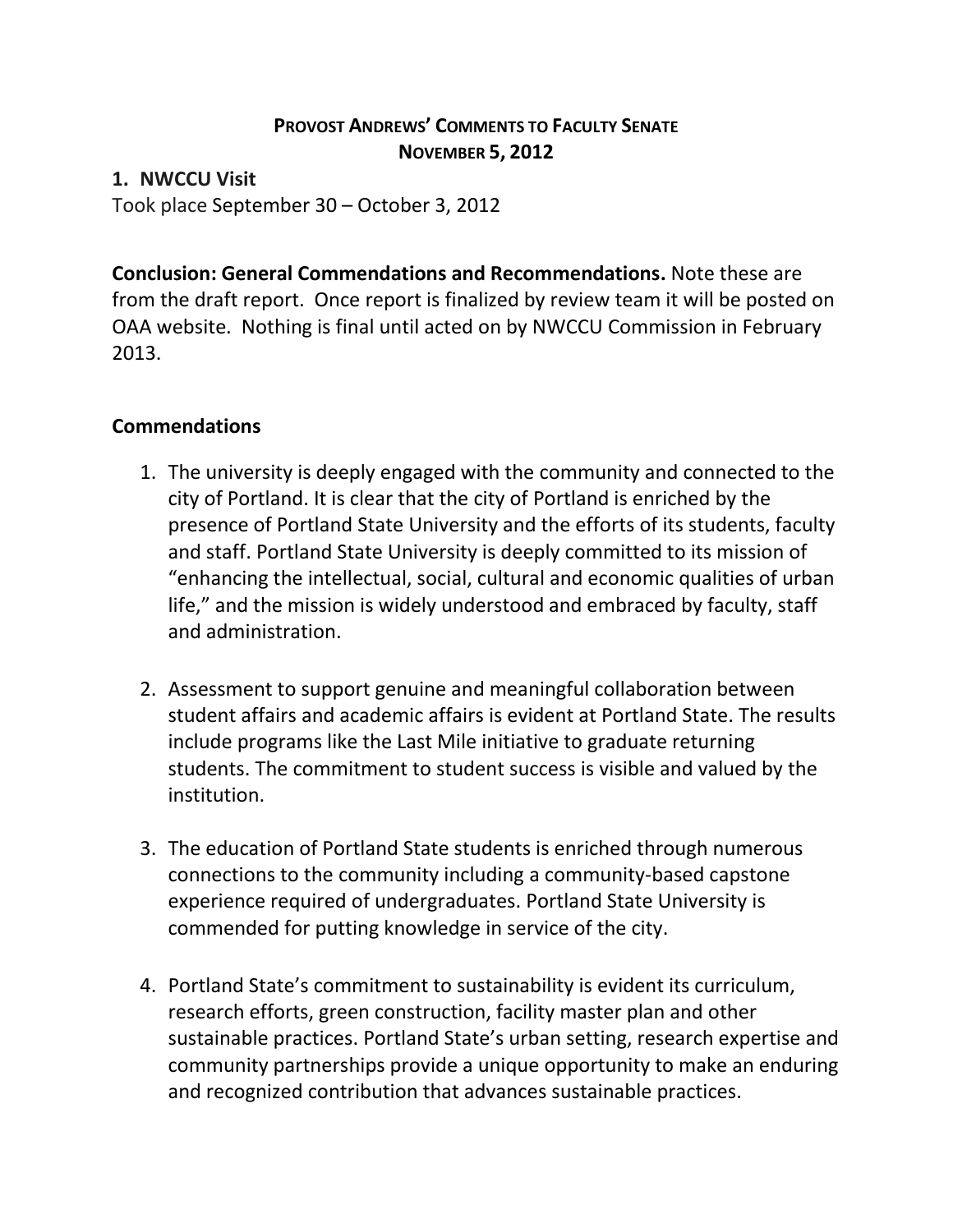#### **Recommendations**

- 1. While the university has identified core themes, objectives, and indicators of achievement, the evaluation committee found that levels of mission fulfillment have not been defined for all indicators. In other instances, the level of mission fulfillment has been defined, but the threshold level of mission fulfillment does not appear to lead to meaningful improvement. The evaluation committee recommends that indicators of achievement need to be better aligned with clearly defined and meaningful levels of mission fulfillment. (1.A.1, 1.B.2)
- 2. While the review of tenure-track faculty is conducted through a welldefined process, the review of faculty who have attained tenure is uneven. The evaluation committee recommends that policies and practices regarding post-tenure review be strengthened to make certain that all faculty are evaluated in a regular, systematic, substantive, and collegial manner at least once within every five-year period of service. (2.B.6)
- 3. The evaluation team found that, while under development, Portland State University does not have a fully-functioning program review cycle that includes all academic programs. It is recommended that Portland State University act to implement an effective system for the review of academic programs to make certain that the expected program learning outcomes for all programs are communicated, that undergraduate programs demonstrate a coherent design with appropriate breadth, depth, and sequencing and that graduate programs demonstrate greater depth of study and increased demands.

(2.C.2; 2.C.4, 2.C.12).

: